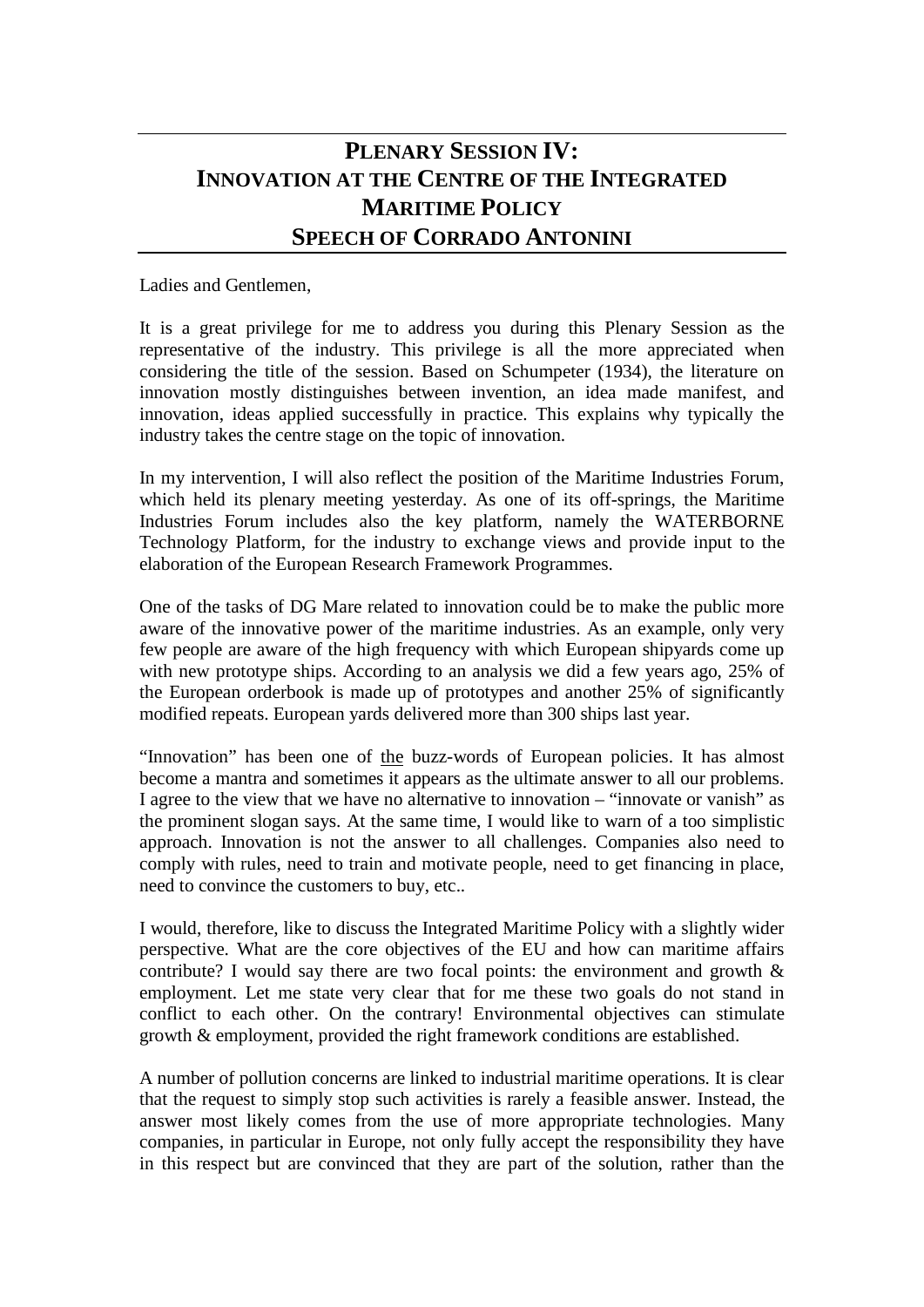problem. Because the supply as well as the use of better technologies which increase efficiency, save costs and open new markets.

I am convinced that maritime affairs can deliver major contributions to Europe's overall goals as outlined in the new Europe 2020 strategy. Waterborne transport consumes less energy than any other mode of transport and has a lot potential for further growth. Particularly with regard to short-sea-shipping and inland navigation, waterborne transport can help to reduce congestion and is a key element for an efficient and sustainable transport concept. More energy efficient hull forms and propulsion concepts and alternative forms of power generation based on much cleaner fuels will revolutionise waterborne transport over the coming decade and will enable even zero emission solutions. With off-shore wind energy, Europe is on track to build the largest source of renewable energy based on proven technologies. In the future, off-shore wind parks could be combined with ocean energy plants harvesting the much denser power of waves, currents, etc. New business opportunities will also arise from trading and exploiting natural resources in arctic waters. Off-shore mining could play an essential role in securing some of Europe's raw material needs. Maritime tourism, particularly cruising and yachting, has seen strong growth over the past ten years and have continued on their path also during the crisis. Europe's maritime manufacturing industry, shipyards, maritime systems and equipment makers, research and education institutes and many others, provide the most advanced hardware, which is a precondition for any of these growth opportunities. In order to ensure Europe's maritime capabilities and competences to flourish, sound competitive conditions must prevail.

We have the innovative power in Europe to do all this. However, this is no guarantee for success. The competitive pressure from other parts of the world is strongly felt throughout the maritime industries and the crisis has accelerated these processes. Europe has lost over the years significant markets shares in shipbuilding, but was able to concentrate mainly in high tech niches, where we still are market leaders. The risk is now to lose capabilities, if we can no longer secure the critical mass. Other countries have to deal with similar challenges but seem to be much quicker in implementing counter action – not only in the maritime sphere. Europe must learn to be more pragmatic and, above all, more united!

Intellectual property is a major issue. Innovating advanced solutions is costly and risky. The pioneer must have some safeguard that his investment and courage will pay off.

Policy makers have the means to set the right signals. As CESA, we are promoting the implementation of an eco-bonus for ships that go beyond the relevant standards. Such an instrument can help us to bridge the acute lack of demand, and establish reference projects for future markets. It gives the right incentive to the pioneer to go ahead with new concepts. It brings down effectively pollution levels, which have become a major concern regionally. The respective instruments could be implemented based on existing Community rules.

Thanks to strong support for Europe's shipbuilding Regions, the Council of Ministers will discuss these proposals next week. I would, therefore, like to use this opportunity